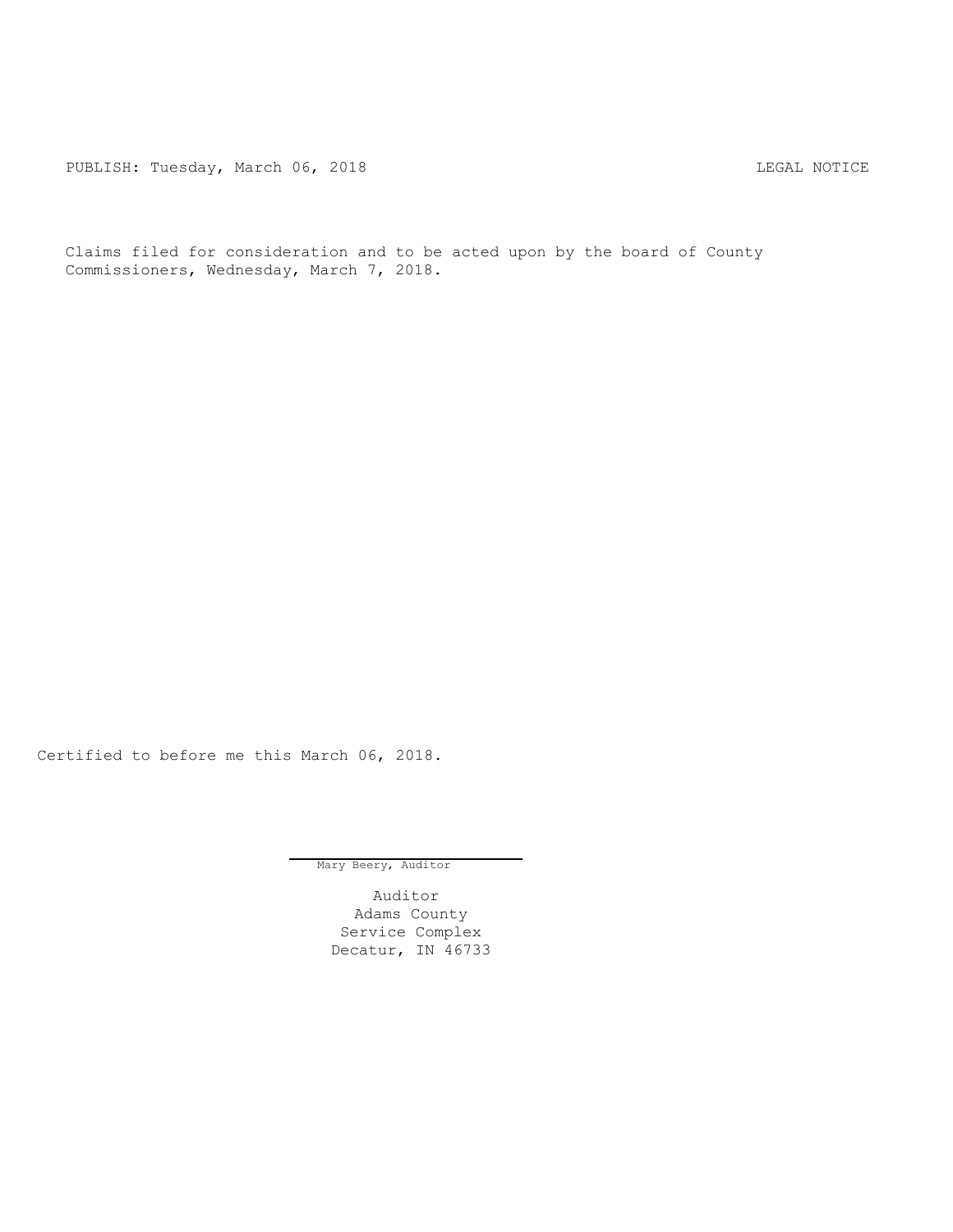

## **Claims Docket for Newspaper Adams County, Indiana**

## For Period: **2/8/2018** to **2/21/2018**

*313 W. Jefferson St. Decatur, IN 46733 (219) 724-2600*

Date Claims to be Paid: **3/7/2018**

| <b>Vendor</b>                          | Amount    | <b>Vendor</b>                            | Amount    |
|----------------------------------------|-----------|------------------------------------------|-----------|
| Adams Memorial Hospital                | 54,588.22 | Axis Forensic Toxicology                 | 210.00    |
| American Wire Rope & Sling             | 2,484.70  | Arnold Lumber Co., Inc.                  | 293.12    |
| AT & T Mobility                        | 829.26    | <b>Berne Witness</b>                     | 196.20    |
| Suburban Propane LP                    | 60.50     | <b>Charles Bowers</b>                    | 2,333.33  |
| Cintas Location #338                   | 120.21    | Clarke Mosquito Control Products         | 14,387.11 |
| Decatur Hardware & Rental              | 126.98    | <b>Complete Printing Service</b>         | 894.00    |
| Dealership Holdings LLC                | 87.68     | Decatur Daily Democrat                   | 402.88    |
| <b>Decatur Dental Services</b>         | 312.65    | MAXIMUS Consulting Services, Inc.        | 1,800.00  |
| Downing & Glancy Funeral Home          | 1,000.00  | Gordon Food Service                      | 2,665.24  |
| I.C.O. Training Fund                   | 8.00      | Imaging Office Systems, Inc              | 11,674.00 |
| J & K Communications, Inc.             | 27.50     | The Janitors Supply Company, Inc.        | 733.58    |
| Joe Spaulding                          | 23.76     | Mark S. Gresla, MD                       | 60.00     |
| Monroe Trophy                          | 7.50      | Piqua Repair Inc.                        | 450.00    |
| Portland Motor Parts, Inc              | 323.96    | Quill Corporation                        | 432.60    |
| Rhonda L. McIntosh                     | 36.12     | Roger Thompson                           | 60.00     |
| Top Supply Company LLP                 | 312.30    | West Payment Center                      | 1,149.77  |
| Miller, Burry & Brown, P.C.            | 18,168.75 | Croy Machine & Fabrication, Inc.         | 575.00    |
| Jay County REMC                        | 52.92     | Mary Beery                               | 16.02     |
| Don Myers Plumbing                     | 302.50    | <b>Boyce Forms Systems</b>               | 75.00     |
| Youth Opportunity Center, Inc          | 4,620.00  | Jackson Oil & Solvents, Inc              | 2,950.66  |
| In.Assoc. Of Co.Hwy.Engin              | 150.00    | Craigville Diesel Service                | 2,945.24  |
| Chad W. Sprunger                       | 962.25    | Zurcher's Best-One Tire & Auto Care, Inc | 761.15    |
| Donald Kuhn                            | 94.60     | Harvest Land Co-op                       | 4,170.68  |
| Koorsen Fire and Security, Inc.        | 50.00     | Adam B. Eguia                            | 110.00    |
| <b>Fastenal Company</b>                | 36.55     | Thomas R Krueckeberg                     | 201.52    |
| Professional Food Equipment & Service  | 145.00    | Troyer's Market LLC                      | 5,333.86  |
| Clinical & Forensic Psychological Ser. | 800.00    | Indiana Nena                             | 518.00    |
| Larry Weaver                           | 50.60     | Allen County Juvenile Center             | 1,500.00  |
| Bi-County Services, Inc                | 3,276.00  | <b>HCPro</b>                             | 175.00    |
| InfoBind Systems, Inc.                 | 78.56     | Barnes & Thornburg                       | 1,889.00  |
| Deborah A. Schantz                     | 241.90    | Indiana Vital Records Association        | 50.00     |
| <b>Stationair's Express</b>            | 727.50    | Karla Marbach                            | 32.12     |
| Moore Medical Corporation              | 484.36    | Habegger's Ace Lumber #4488              | 49.99     |
| Schwartz Steel LLC                     | 21.75     | Schneider Corporation                    | 3,550.00  |
| Personal Touch Specialities & Gifts    | 280.18    | FlexPAC                                  | 292.63    |
| Donna E. Barger                        | 60.00     | RICOH USA, INC.                          | 615.10    |
| Paul W Rumple                          | 50.00     | Decatur Ace Hardware                     | 219.88    |
| WM Imaging Solutions, Inc.             | 43.46     | Fruchte Painting & Decorating            | 2,485.00  |
| Association of Indiana Counties        | 180.00    | <b>First Response</b>                    | 38.99     |
| Data Strategy                          | 16,116.00 | Timothy L. Barkey                        | 59.74     |
| O'Reilly Auto Parts                    | 13.38     | Phil Eicher                              | 50.00     |
| Purdue CES Education Fund              | 38.13     | Corrisoft                                | 283.25    |
| Central Customer Charges               | 255.00    | Robert W Reef                            | 50.00     |
| Attenti US Inc                         | 2,322.75  | New Holland Tri-County                   | 69,000.00 |
| Sabrina L. Newland                     | 34.87     | <b>Allstar Communications</b>            | 1,257.56  |
| Kent Lehman                            | 60.00     | Rolf Reporting, Inc.                     | 82.70     |
| Indiana Archives & Records Admin       | 48.64     | Troyer Brothers, Inc.                    | 10.00     |
| U.S Postal Service (Postage-By-Phone)  | 9,000.00  | Community Fiber Solutions, Inc.          | 3,625.96  |